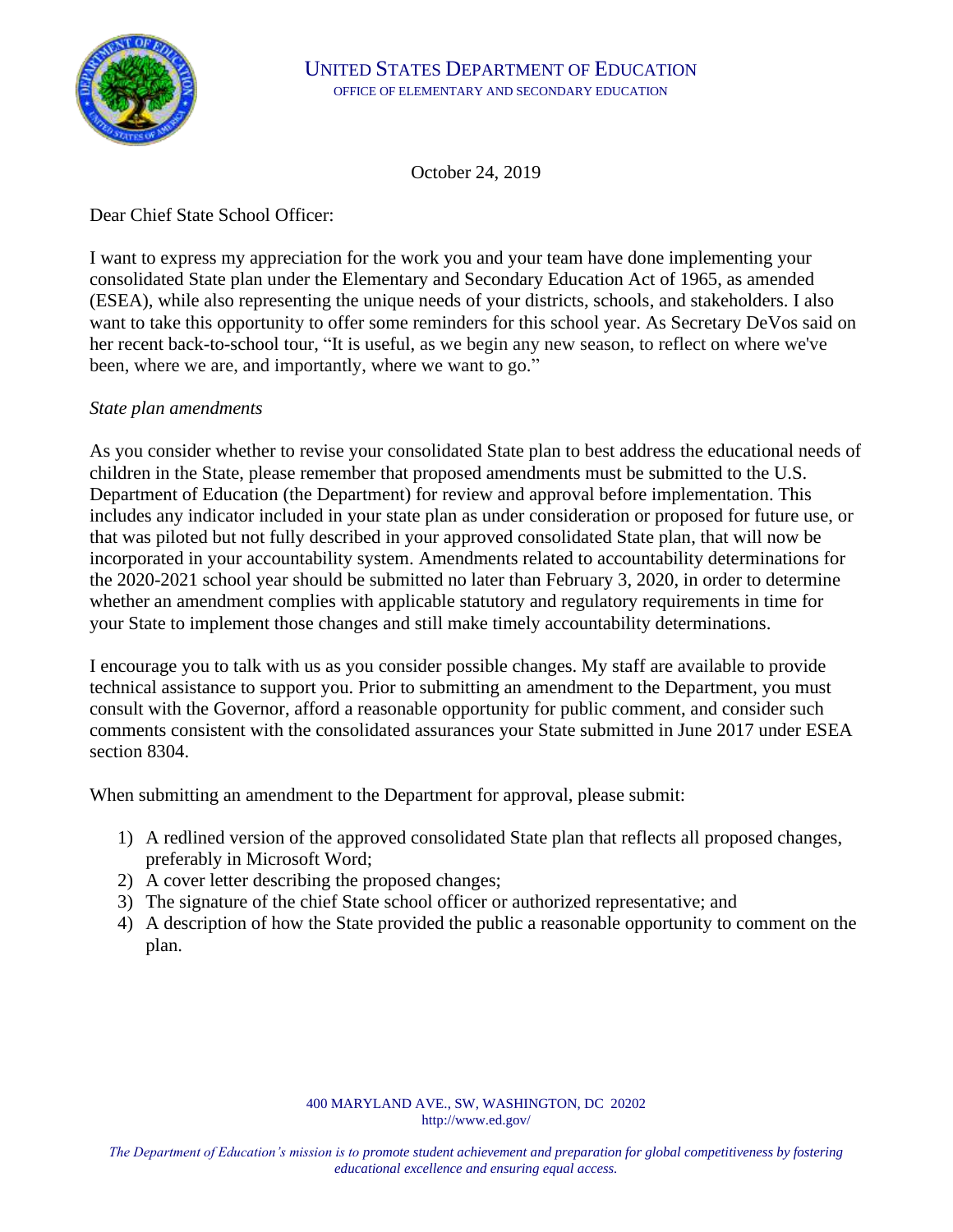## *School identification*

Under ESEA sections  $1111(c)(4)(C(iii), 1111(c)(4)(D)$ , and  $1111(d)(2)(C)$ , each State must identify the following discrete categories of schools, which are required to implement a support and improvement plan:

- **Comprehensive support and improvement (CSI) schools**, including:
	- o Not less than the lowest-performing 5 percent of Title I schools.
	- o All public high schools (Title I and non-Title I) in the State failing to graduate one-third or more of their students.
	- o Title I schools that were previously identified for additional targeted support and improvement (ATSI) and have not met the statewide exit criteria for those schools within the State-determined number of years.
- **Targeted support and improvement (TSI) schools**: Public schools (Title I and non-Title I) with one or more subgroups that meet the State's definition of consistently underperforming.
- **Additional targeted support and improvement (ATSI) schools**: Public schools (Title I and non-Title I) with one or more subgroups performing as poorly as the lowest-performing 5 percent of Title I schools identified for CSI.

The State must notify each local educational agency (LEA) that has one or more schools identified for CSI, TSI, or ATSI, after which the LEA must notify the identified school. Upon receiving notification, the LEA –or each TSI or ATSI school – must develop and implement a support and improvement plan. This plan must be developed in partnership with stakeholders including principals and other school leaders, teachers, and parents. The attached table outlines the requirements for school identification and support and improvement plans.

It is essential that a State meaningfully differentiate and identify schools no later than the beginning of each school year based on the prior year's data. Timely notifications will ensure schools are able to meet the statutory requirement to develop and, in most cases, implement these plans in the year the schools are identified. More importantly, delayed school identification means that students, teachers, and staff in struggling schools are not receiving the supports and resources they need. As you are aware, your State was required to notify LEAs of any schools identified for CSI and ATSI no later than the beginning of the 2018-2019 school year. Therefore, we expect schools identified for CSI, ATSI, or TSI in the 2018-2019 school year to *implement* approved support and improvement plans in the 2019- 2020 school year (*i.e.,* the 2019-2020 school year may not be used as a *planning* year for any schools identified for the 2018-2019 school year).

# *Reporting*

Related to the school identification described above, ESEA sections  $1111(h)(1)(C)(i)(V)$  and 1111(h)(2)(C) require State and local report cards to include the number and names of all public schools identified by the State for comprehensive support and improvement or implementing targeted support and improvement plans. This requirement includes all schools identified in a given year for TSI or ATSI (i.e., the State and local report cards must include the names of any schools that are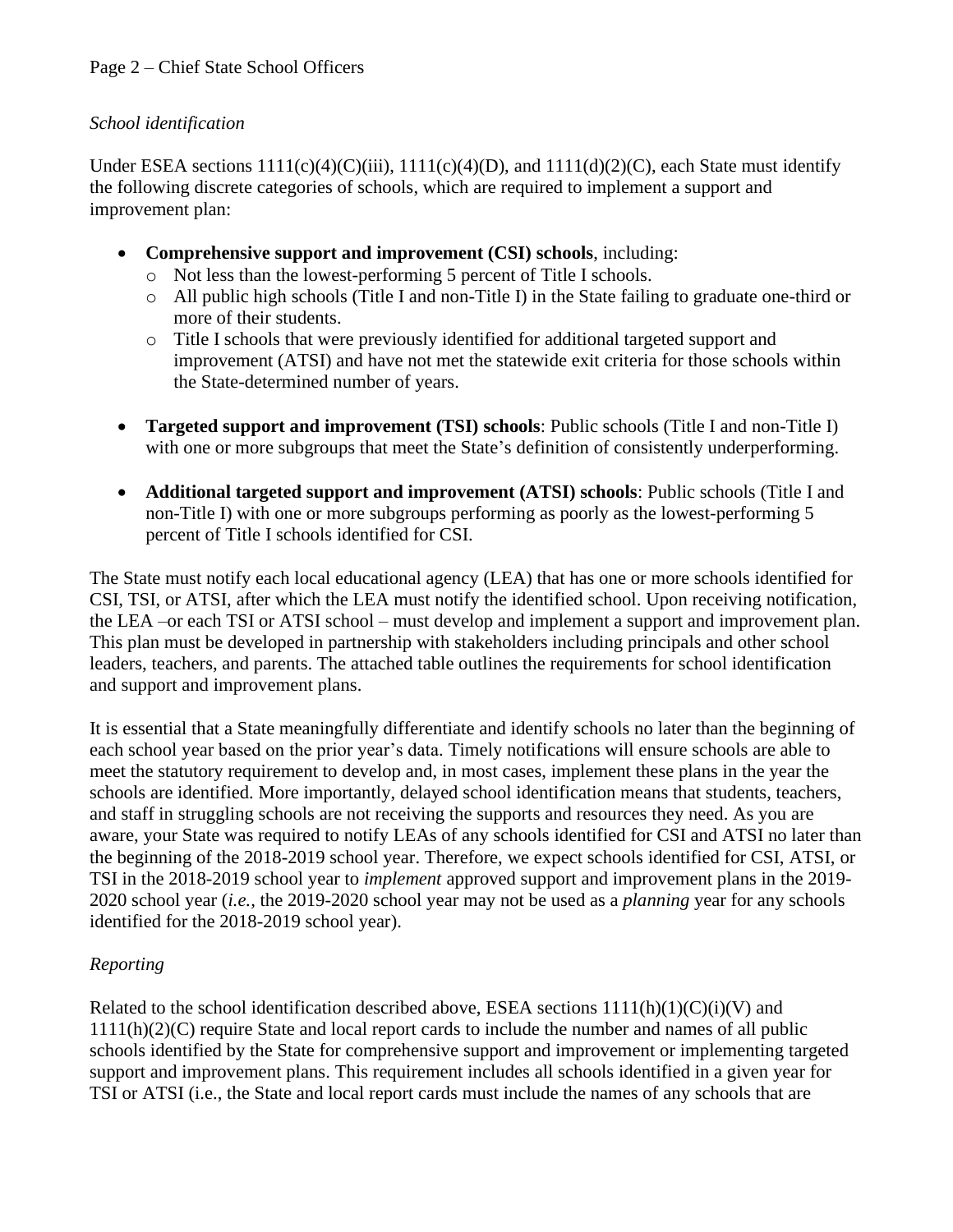#### Page 3 – Chief State School Officers

developing support and improvement plans, any using the first year of identification as a planning year, and any implementing a support and improvement plan). As part of the Department's oversight of implementation of the ESEA, we will be reviewing report cards this winter for key information, including school identification information.

### *Technical assistance*

To assist you with this important work, there are several available resources provided by our technical assistance partners. The State Support Network (Network) recently supported the State Support for School Identification and Improvement Community of Practice (CoP) for 11 States to share practices and develop resources to support States' systems for identifying low-performing schools and improving State processes for guiding district and school improvement planning. Resources from this CoP can be found here: [https://statesupportnetwork.ed.gov/resources/state-support-school](https://statesupportnetwork.ed.gov/resources/state-support-school-identification-and-improvement-community-practice-resources)[identification-and-improvement-community-practice-resources.](https://statesupportnetwork.ed.gov/resources/state-support-school-identification-and-improvement-community-practice-resources)

Additionally, the Network has produced several tools and resources to assist schools and districts with assessing improvement needs and identifying evidence-based interventions, including the *Needs Assessment Guidebook*, a tool that describes the elements and implementation phases of an effective needs assessment process, available at [https://statesupportnetwork.ed.gov/resources/needs-assessment](https://statesupportnetwork.ed.gov/resources/needs-assessment-guidebook)[guidebook,](https://statesupportnetwork.ed.gov/resources/needs-assessment-guidebook) and *Leveraging Evidence-Based Practices For Local School Improvement*, a set of tools designed to help districts identify evidence-based practices as part of ESEA implementation, available at [https://statesupportnetwork.ed.gov/content/leveraging-evidence-based-practices-local-school](https://statesupportnetwork.ed.gov/content/leveraging-evidence-based-practices-local-school-improvement)[improvement.](https://statesupportnetwork.ed.gov/content/leveraging-evidence-based-practices-local-school-improvement)

Finally, the Center on School Turnaround has produced a number of useful resources, many of which can be found on its website at: [https://www.centeronschoolturnaround.org/tools-publications/.](https://www.centeronschoolturnaround.org/tools-publications/)

As a reminder, the ESEA provides flexibilities for State and local education leaders to best meet the needs of their students. For more information, I encourage you to consult our resource document which highlights available flexibilities at [https://www2.ed.gov/policy/elsec/leg/essa/essa-flexibilities](https://www2.ed.gov/policy/elsec/leg/essa/essa-flexibilities-document-for-publication.pdf)[document-for-publication.pdf.](https://www2.ed.gov/policy/elsec/leg/essa/essa-flexibilities-document-for-publication.pdf)

Thank you again for the work that you continue to do to implement the ESEA and provide a highquality education to all students. If you have any questions or need additional information, please contact OESE.TitleI-A@ed.gov.

Sincerely,

/s/

Frank T. Brogan Assistant Secretary for Elementary and Secondary Education

Enclosure: School Identification Requirements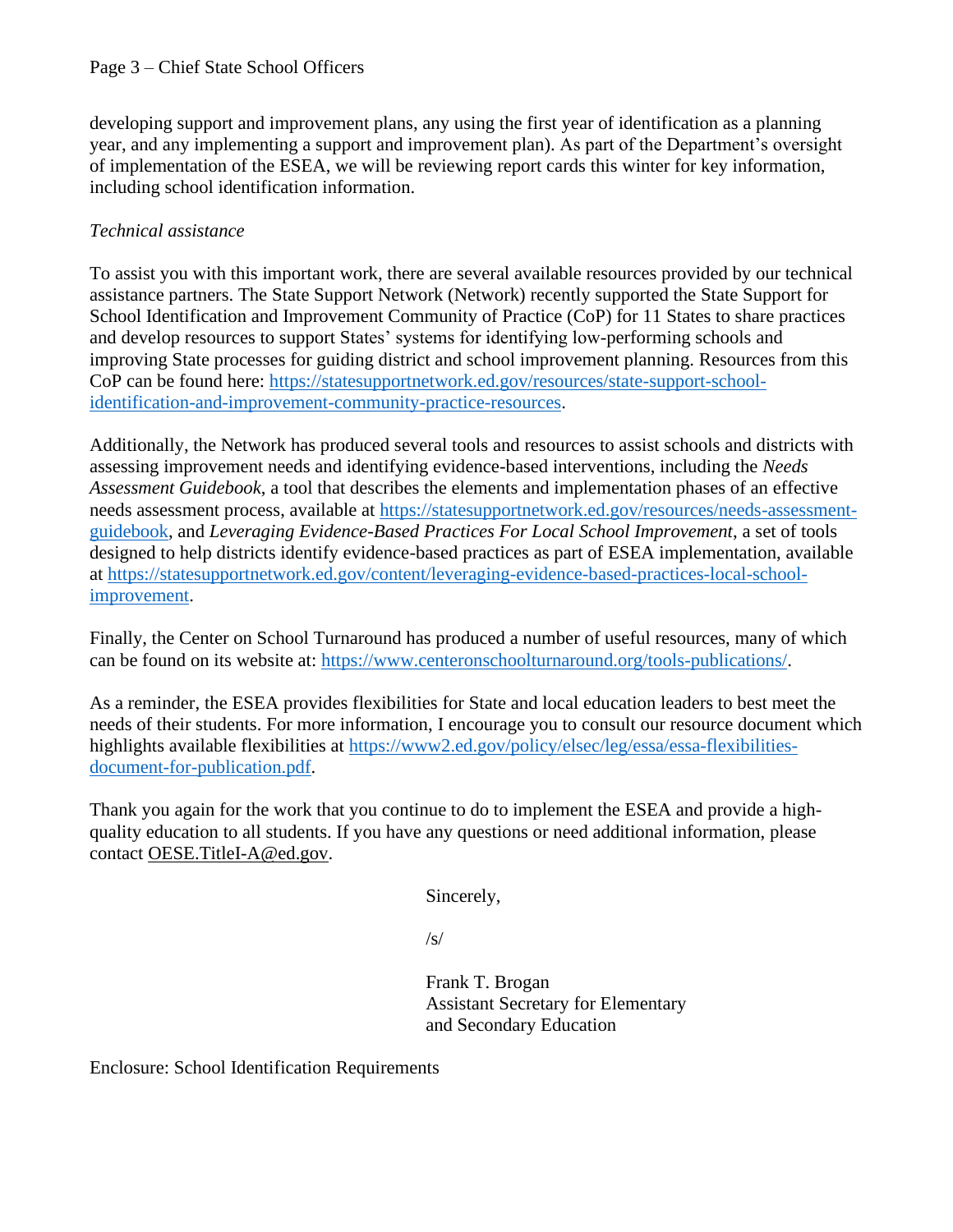cc: State Title I, Part A Directors State Title I, Part C Directors State Title I, Part D Directors State Title II, Part A Directors State Title III, Part A Directors State Title IV, Part A Directors State Title IV, Part B Directors State Assessment Directors State Directors for McKinney-Vento Homeless Assistance Act: Education for Homeless Children and Youths Program